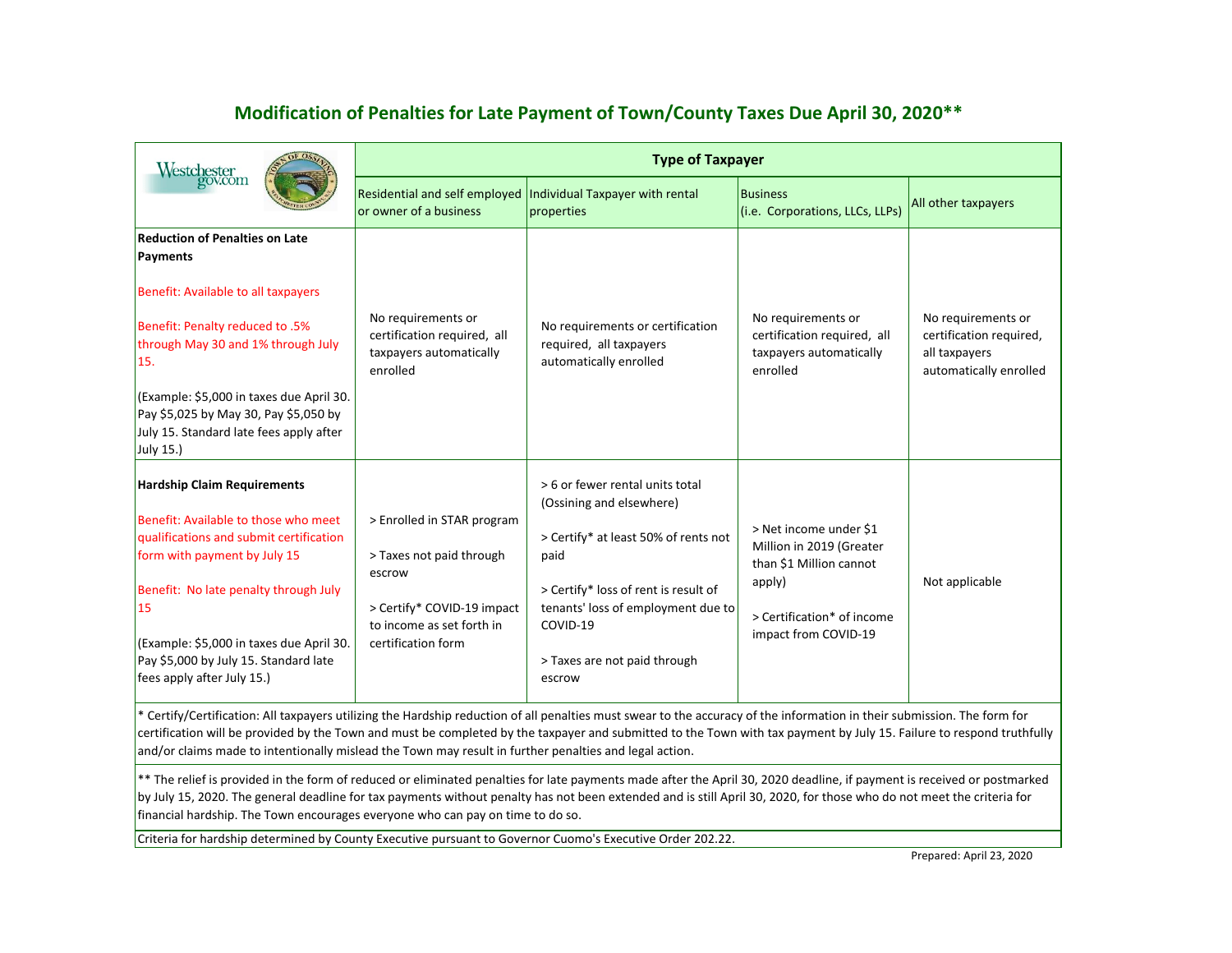

**George Latimer County Executive**

## Guidance for Determination of Taxpayer Economic Hardship

In order to qualify for a waiver of penalties for late payment of county and county district taxes up to July 15, 2020, based upon taxpayer economic hardship caused by the coronavirus state of emergency, the following criteria shall apply:

1., Individual taxpayers whose property subject to tax is their primary residence must qualify for the STAR exemption and must pay their property taxes directly and not through an escrow account, and

a. The individual taxpayer or, if more than one, the individual taxpayer with the higher income has been laid off, furloughed or lost employment as a result of the coronavirus state of emergency or orders issued by the federal, state or local government in connection with same; or

b. If self-employed or owner of a business, the individual taxpayer has suffered a loss of substantial income as a result of the coronavirus state of emergency or orders issued by the federal, state or local government that have closed or restricted the operations of their business.

Individual taxpayers whose property taxes are paid through an escrow account shall not be eligible for a hardship waiver.

2. For taxpayers that are business organizations (such as corporations, LLCs or LLPs) and had less than \$ 1 million net income in the prior year, the business organization has suffered a loss of substantial income as a result of the coronavirus state of emergency or orders

Office of the County Executive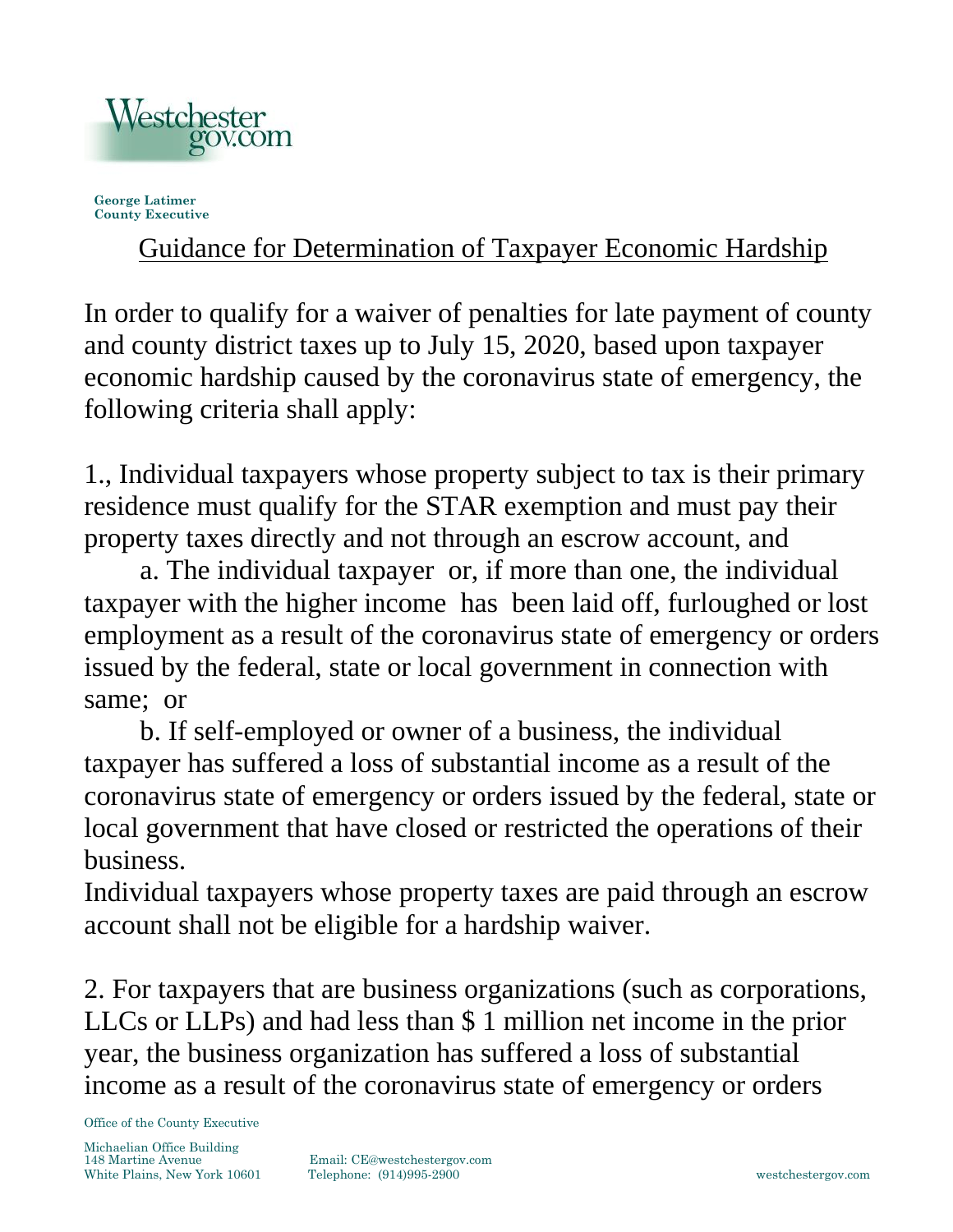issued by the federal, state of local government that have closed or restricted the operations of the business

Business organizations with a net income of at least \$1 million in the prior year shall not be eligible for a hardship waiver.

3. Individual taxpayers who own rental properties must:

a. Own no more than six rental units, in Westchester County or elsewhere, all of which must be residential; and

b. Certify that, since April 1, 2020, they have not received at least 50% of contractual rents; and

c. Certify that this loss of rent is a result of their tenants having been laid off, furloughed or lost employment as a result of the coronavirus state of emergency or orders issued by the federal, state or local government in connection with same; and

d. Must pay their property taxes directly and not through an escrow account.

In order to qualify for a hardship exemption caused by the coronavirus state of emergency, taxpayers must certify in writing under the penalty of perjury that they meet the criteria for the exemption requested.

George S. Latimer April 21, 2020 Westchester County Executive